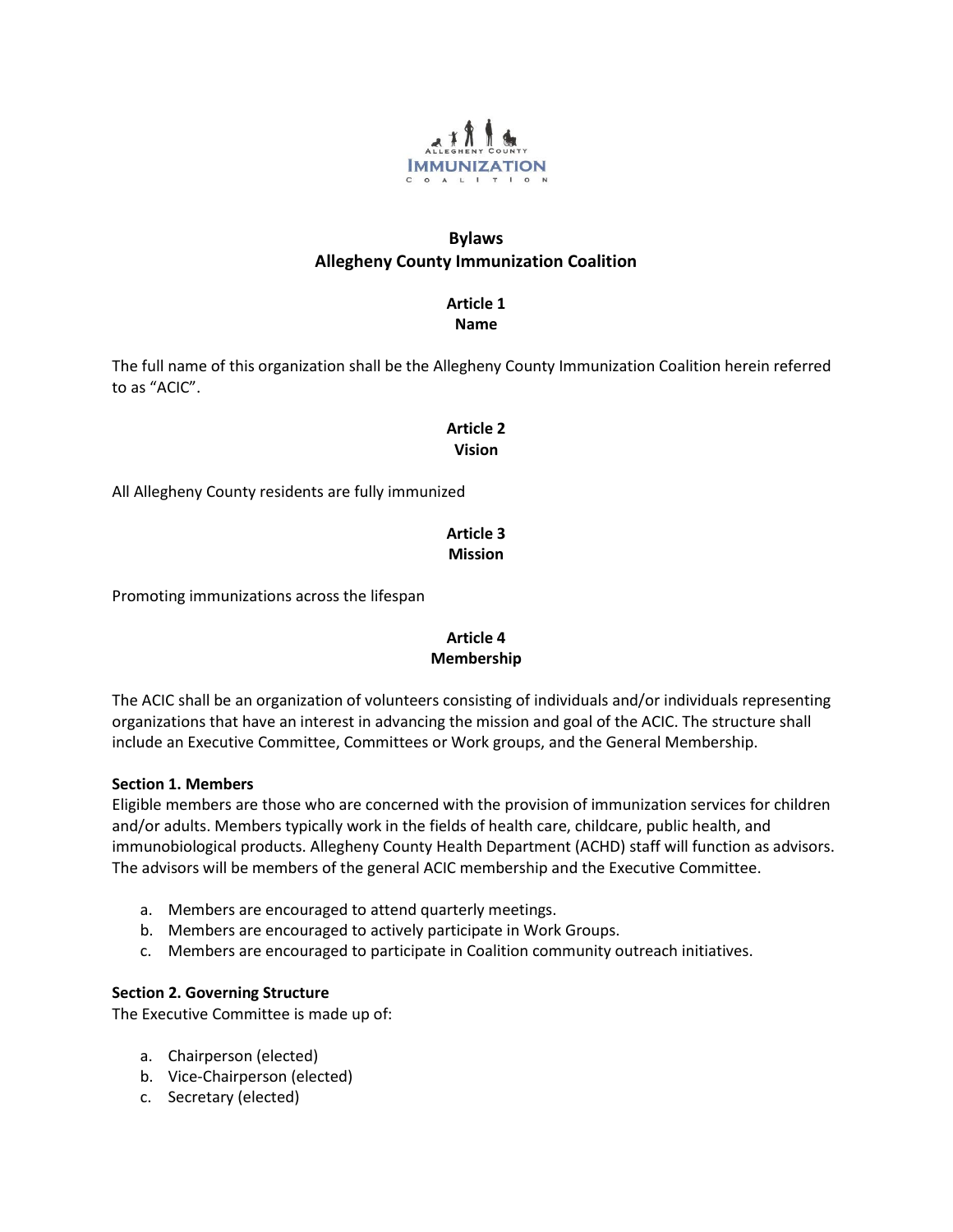- d. Treasurer (elected)
- e. Members at Large (elected), minimum of 2
- f. Committee Leaders
- g. ACHD advisors

## **Section 3. Recruitment**

- a. Any interested organization may designate a representative(s) to join the ACIC as long as they adhere to the mission. Each organization shall have at least one representative on the membership list at any given time.
- b. Individual volunteers shall choose which Committee or Work Group they wish to join. The number of Committee or Work Group members may vary according to the assignment.

### **Section 4. Term of Membership and Service**

ACIC members agree to serve a term of one year. Members may renew membership indefinitely. Annual membership will automatically renew unless notified otherwise.

- a. Chair and Vice-Chair agree to serve a term of two years, maximum of two consecutive terms.
- b. Secretary and Treasurer agree to serve a term of two years, maximum of two consecutive terms.
- c. Members at Large agree to serve a term of two years, maximum of two consecutive terms.
- d. Non-elected Executive Committee members agree to serve a term of at least one year.
- e. Committee leaders may continue to serve longer than one year as long as they continue to serve in the capacity of a Committee Leader.
- f. Work Group leaders will serve as long as needed for the completion of a task.
- g. Vacancies may be filled by a vote of the majority of ACIC members present at a regular meeting.

## **Section 5. Voting**

Each individual representative ACIC member has one vote. This means that if there is more than one representative from an organization, each has one vote.

#### **Section 6. Fiscal Agent**

As needed, the Chair and Executive Committee shall obtain and approve a fiscal agent to hold, disburse, and make an accounting of the funds available to ACIC.

#### **Article 5**

#### **Responsibilities of Officers and Executive Committee Members**

The officers of the ACIC shall consist of a Chairperson, Vice-Chairperson, Secretary and Treasurer. The Executive Committee consists of the officers, Members at Large and Committee Leaders. See Appendix for a full description of each person.

## **Section 1. Responsibilities of the Chairperson**

The Chairperson of the ACIC shall preside over meetings, serve on the Executive Committee, monitor the reports from the fiscal agent, and arrange for the regular meeting location and speakers. The Chairperson shall serve on the Executive Committee as a Member at Large for one year following the end of his/her term.

#### **Section 2. Responsibilities of the Vice-Chairperson**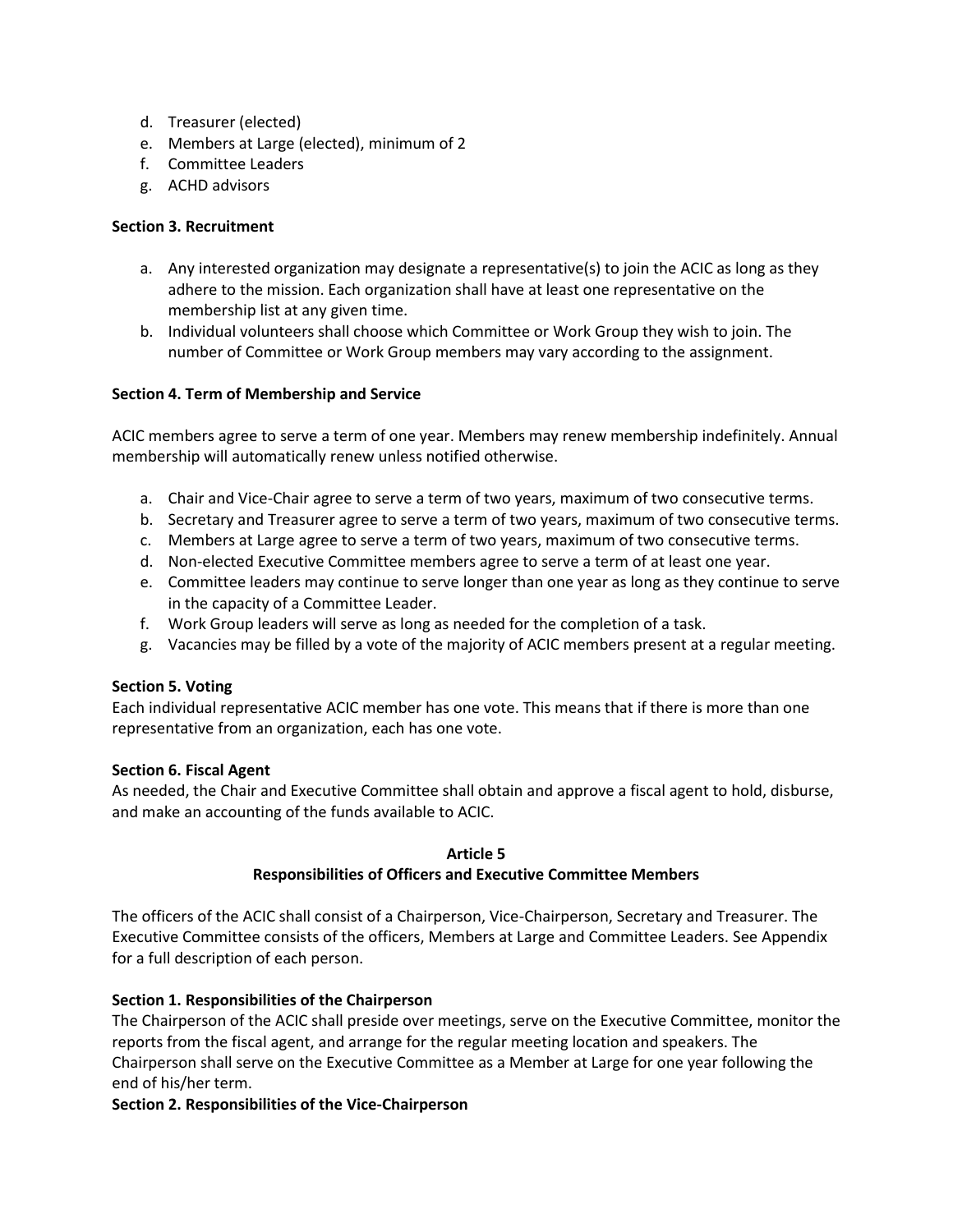The Vice- Chairperson shall assume the Chairperson's duties when he/she is unable to do so and also serve as ex-officio of all committees or work groups, as needed. In the event of a vacancy of the Vice-Chairperson, the Executive Committee shall appoint a replacement to serve for the remaining of the term.

## **Section 3. Responsibilities of the Secretary**

The Secretary is an elected member who is responsible for taking the minutes of ACIC meetings and making sure they are distributed to the membership.

## **Section 4. Responsibilities of the Treasurer**

If a fiscal agent other than the ACHD is obtained, the treasurer shall be elected who then becomes responsible for funds not related to the ACHD. The Treasurer will report to the Executive Committee and the General Membership.

## **Section 5. Responsibilities of the Member at Large**

A member at large is a member elected to the Executive Committee who assists the officers with leadership and decision making functions.

## **Section 6. Responsibilities of the Committee Leader**

The Committee Leader volunteers to lead and facilitate an ongoing work group whose purpose is broad. The Committee Leader is part of the Executive Committee.

# **Article 6 Committees**

## **Section 1. Advisory Committee**

Employees designated by the ACHD (along with the Pennsylvania Department of Health) will provide technical assistance and policy guidance to the ACIC.

## **Section 2.Committees or Work Groups**

The ACIC will form Committees or Work Groups as needed to assist ACIC in meeting its goals. The Committee or Work Group will continue to function as long as the Executive Committee feels their existence is needed. New Committees or Work Groups can be formed based on the recommendations of the ACIC membership and approval of the Executive Committee. A Work Group Leader volunteers to lead and facilitate work group meetings about specific tasks and is usually short term. The Work Group Leader may serve as a liaison to the Executive Committee.

The ACIC will form work groups or committees as needed; to include but not limited to:

- a. Nominating
- b. Website
- c. Projects
- d. Annual Conference

# **Article 7 Meetings**

## **Section 1.Regular Meetings**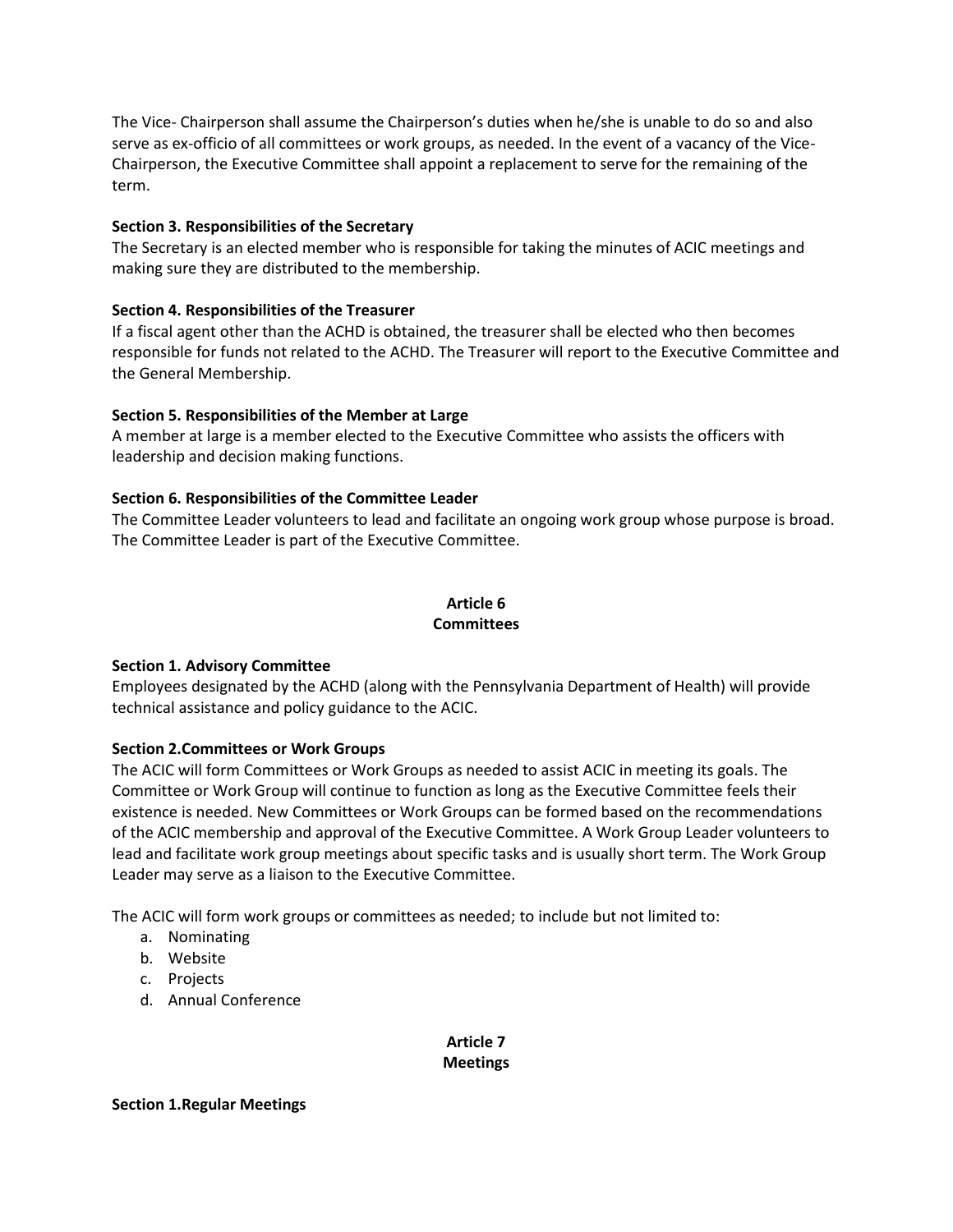- a. Regular meetings of the ACIC shall be held a minimum of four times a year. All meetings shall be open.
- b. Regular meetings of the committees and work groups shall be scheduled by their members.

## **Section 2. Quorum**

A majority of members present at an ACIC general membership meeting shall constitute a quorum. Voting may be conducted at general membership meetings or by electronic mail. Guests and first time attendees do not have the right to vote. A Majority of the Executive Committee shall constitute a quorum at Executive Committee meetings.

## **Section 3. Notification of Meetings**

- a. Minutes from each ACIC meeting will be distributed electronically within one week.
- b. Minutes will be distributed electronically along with a meeting agenda 1-2 weeks prior to the next general membership meeting.
- c. Meeting notices will be mailed out or sent electronically to the membership at least one week prior to the meeting. Members will RSVP so that an accurate account can be anticipated.
- d. The Chairperson should be notified if members wish to invite guests to the meetings.

## **Section 4. Meeting Agenda**

Members have the opportunity to add to the meeting agenda up until one week before each meeting. Emergency items can be added until the time of the meeting. The Chairperson should be contacted with this information.

## **Section 5. Rules of Order**

- a. The Chairperson will moderate the meeting. Members who wish to speak must be recognized in turn. The Chairperson has the authority to keep the meeting moving by cutting discussion short. If appropriate, a timekeeper may be assigned for the meeting.
- b. Members should be professionally open and courteous to other members. Questions and constructive comments should not be criticized or ridiculed.
- c. Side comments should be kept to a minimum.

## **Section 6. Conflicts and Decision Making**

- a. Conflicts that arise during or between meetings will be negotiated by the Chairperson.
- b. Decisions will be made by a majority vote of members present.
- c. If a majority vote cannot be reached with a quorum present (tie vote), a ballot will be provided to the membership for a vote on the issue at hand.

# **Article 8**

# **Evaluation**

There shall be an annual evaluation of the functioning of the ACIC by the Executive Committee in order to maximize the effectiveness of the ACIC. Review of annual goals and objectives shall be reported to the membership at least once a year.

## **Article 9**

## **Amendments to the Bylaws**

These bylaws may be amended at any regular meeting of the ACIC by a majority approval of those present, or by electronic approval, provided that the amendment has been submitted to the membership in writing or electronically two weeks prior to the meeting.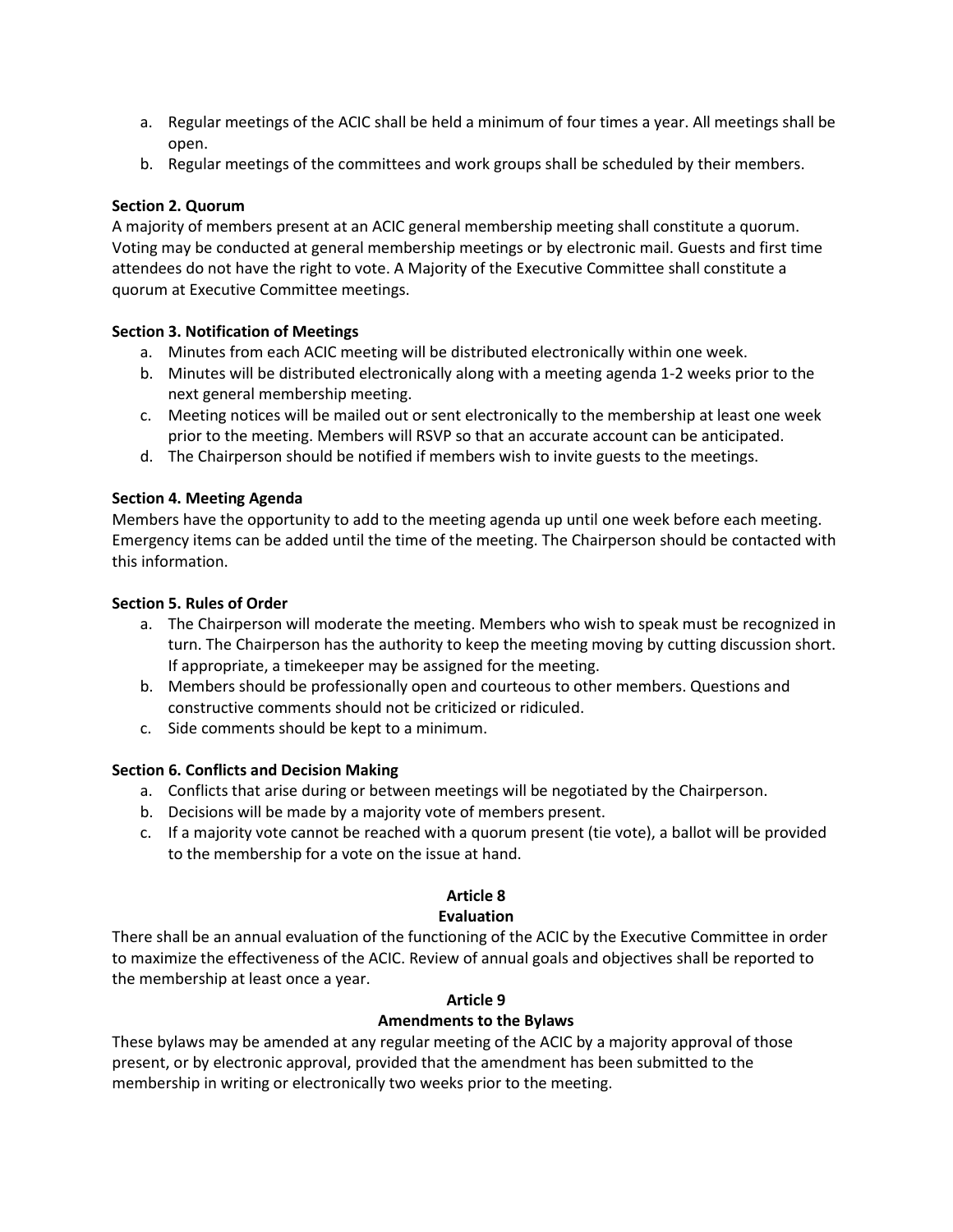#### **Appendix ACIC Position Descriptions**

#### **Chair**

**Term:** agrees to serve a term of 2 years; maximum of 2 consecutive terms; serves on the Executive Committee as a Member at Large for one year following his/her term

**Time involved:** up to 6 hours per month plus meeting time

### **Responsibilities:**

- Attends 4 general membership meetings and 5 executive committee meetings/year; attends annual immunization conference
- Leads in decision making process
- Works closely with ACHD advisors to support grant requirements related to coalition activities
- Presides over quarterly general membership and executive committee meetings
- Establishes dates and times for general membership and executive committee meetings
- Arranges location for executive committee meetings
- Prepares agenda for general membership and executive committee meetings and gives to secretary 2 weeks before meeting for distribution to applicable members
- Communicates with membership and executive committee members as needed between scheduled meetings
- Works with executive committee to recruit speakers for general membership meetings
- Motivates members to promote immunizations
- Recruits members
- Available to participate in email discussions and responds in a timely fashion

### **Vice Chair**

**Term:** agrees to serve 2 years; maximum of 2 consecutive terms **Time involved:** up to 3 hours/month plus meeting time

#### **Responsibilities:**

- Attends 4 general membership meetings and 5 executive committee meetings/year; attends annual immunization conference
- Assists with leadership decisions; works closely with ACHD advisors
- Presides over 1 general membership meeting/year and in the chair's absence
- Remains knowledgeable in the business of the coalition in order to assume the role of the chair in the event the chair is unable to complete a responsibility or a term
- Time keeper at general membership and executive committee meetings
- Works with executive committee to recruit speakers for general membership meetings
- Motivates members to promote immunizations
- Recruits members
- Available to participate in email discussions and responds in a timely fashion
- **•** Performs other duties as directed by the chair

#### **Secretary**

**Term:** agrees to serve 2 years; maximum of 2 consecutive terms **Time involved:** up to 3 hours/month plus meeting time **Responsibilities:**

- Attends 4 general membership meetings and 5 executive committee meetings/year; attends annual immunization conference
- Assists with leadership decisions; works closely with ACHD advisors
- The ACIC Secretary takes the minutes and compiles a meeting summary for ACIC general quarterly meetings of the membership and all Executive Committee meetings. The Secretary is responsible for getting a replacement if they cannot attend a meeting. The meeting minutes should include:
	- $\circ$  Meeting date: include in general quarterly meetings and executive committee meetings.